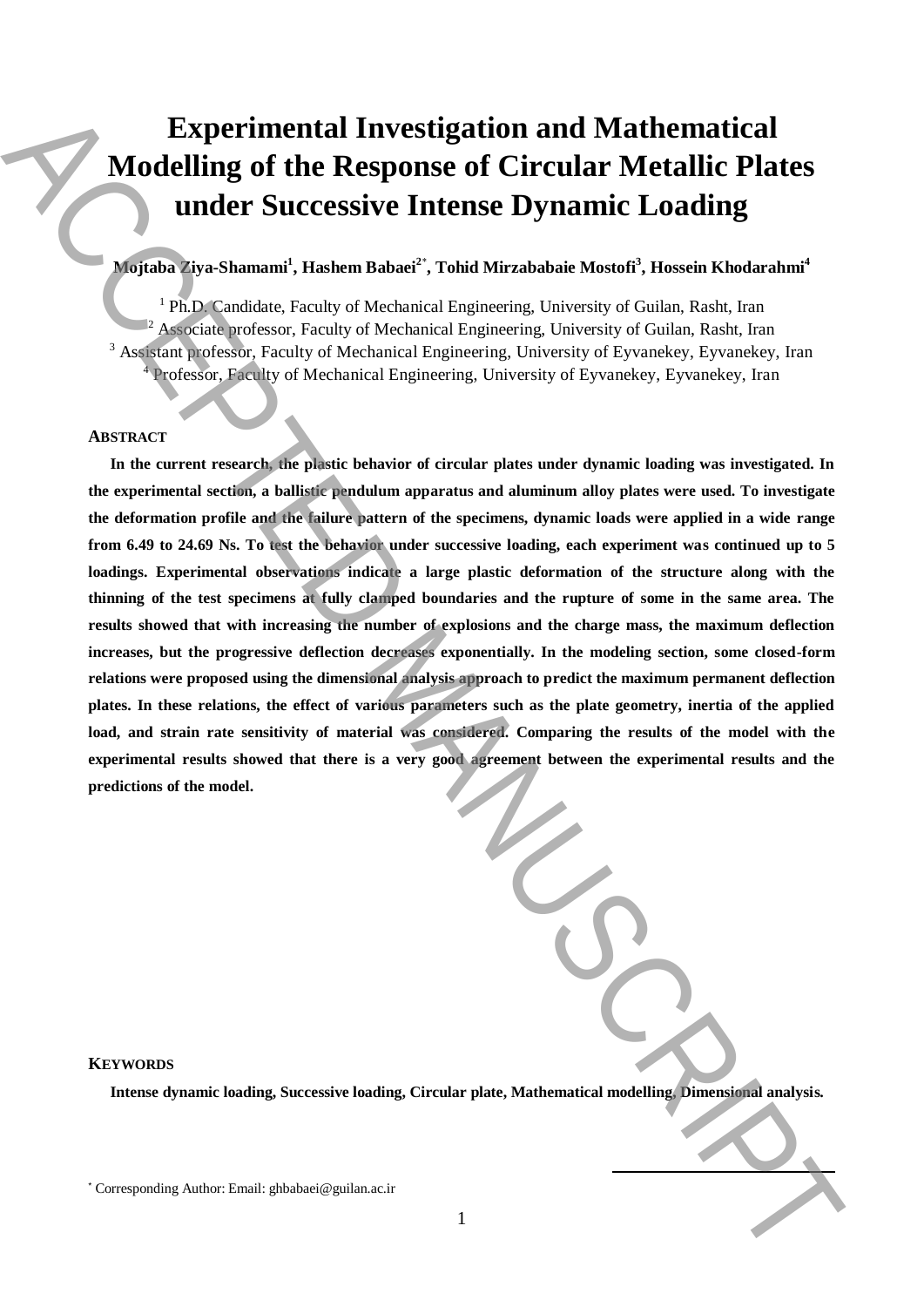## **1. Introduction**

Over the past two decades, many experimental, analytical, and numerical studies were conducted on the large plastic deformation and failure mechanism of single- and multi-layered metallic plates under single uniform and localized blast loading [1]. However, structural elements such as beams, plates, and shells which are widely used in vehicle, marine, and building structures may experience repeated blast loading during military operations and weapon bombing attacks. In the general form, the blast energy is dissipated by large plastic deformation and failure of structures around the contact zones. During the repeated blast loading, the plastic deformation can accumulate and the permanent deflections will be characterized by the number of blasts and the severity of the loadings. In some cases, moderate repeated blast loading may engender disastrous consequences and result in notably severe damages. Hence, the assessment of dynamic plastic response and failure mode of monolithic and multilayered metallic plates subjected to repeated blast or impulsive loading is a significant topic and of practical engineering interest. Nevertheless, few fundamental and pivotal investigations have been presented on this topic, i.e., under multiple uniformly and locally distributed blast loadings, and several limited investigations mostly concentrated on the performance of cylindrical shells, square tubes, reinforced concrete, composite structures, and rocks. **F** for the near two distributions and continue the commission in the signal period in the near two distributions in the near two distributions are equipment in the near two distributions in the near two distributions are

To the best of our knowledge and the description provided, there has been no experimental study and empirical modelling on the plastic deformation of single- and multi-layered aluminum plates and also multi-layered mixed configurations under multiple uniform blast loading so far. Therefore, the current study brings forward the experimental results of an investigation into the dynamic plastic response of circular metallic plates subjected to five consecutive blast loading. Deformation and failure modes of tested specimens, as well as a quantitative analysis of experimental results including the influence of different charge masses, layering configurations, layering arrangements, layer thicknesses, stand-off distances, and the number of blasts, are discussed in detail. Furthermore, an empirical model based on the new dimensionless numbers is presented to predict permanent central deflections of single- and multilayered circular plates subjected to repeated uniform blast loading

#### **2. Experimental work**

To study the dynamic plastic response and failure mechanism of single- and multi-layered circular plates without any gap in-between under repeated uniform blast loading, a total of 112 single-, double-, and triplelayered specimens were designed and fabricated. Different materials, layering thicknesses, and layering arrangements were considered for this series of experiments. The ballistic pendulum apparatus designed and manufactured at the Impact and Blast Laboratory of the University of Guilan (IBLUG) was used to conduct 112 experimental tests. The experimental study consists of two distinguished sections: 1) description of the test specimen and its mechanical properties; 2) experimental setup and loading conditions.

All experiments on single- and multi-layered plates under repeated uniform blast loading were carried at the Impact and Blast Laboratory of the University of Guilan (IBLUG) using a ballistic pendulum, as shown in Figure 1. Figure 1 shows that the ballistic pendulum comprised a steel I-beam suspended on four spring steel cables which were attached to the beam via four adjustable screws. Also, four space bars with a radius of 7.5 mm were used to attach the clamping frames to the front of the ballistic pendulum. It is assumed that clamping steel frames are rigid bodies due to their thicknesses, i.e., they do not experience significant inelastic deformation in comparison to thin test specimens. Each specimen was bolted and fully clamped between thick steel frames with seven bolts around a circular region with a radius of 85 mm. For the reduction of the pressure build-up at the edge of the plate, clamping frames were chamfered. Furthermore, to provide a mean for the direction of the blast wave towards the specimens, two mild steel cylindrical tubes with the same inner radius of 50 mm, the same outer radius of 60 mm, and different lengths of 200 mm and 300 mm were fitted onto the front clamping frame. In all experiments, the length of the cylindrical tube was defined as the standoff distance which is the distance between the nearest face of the explosive charge and the specimen surface.